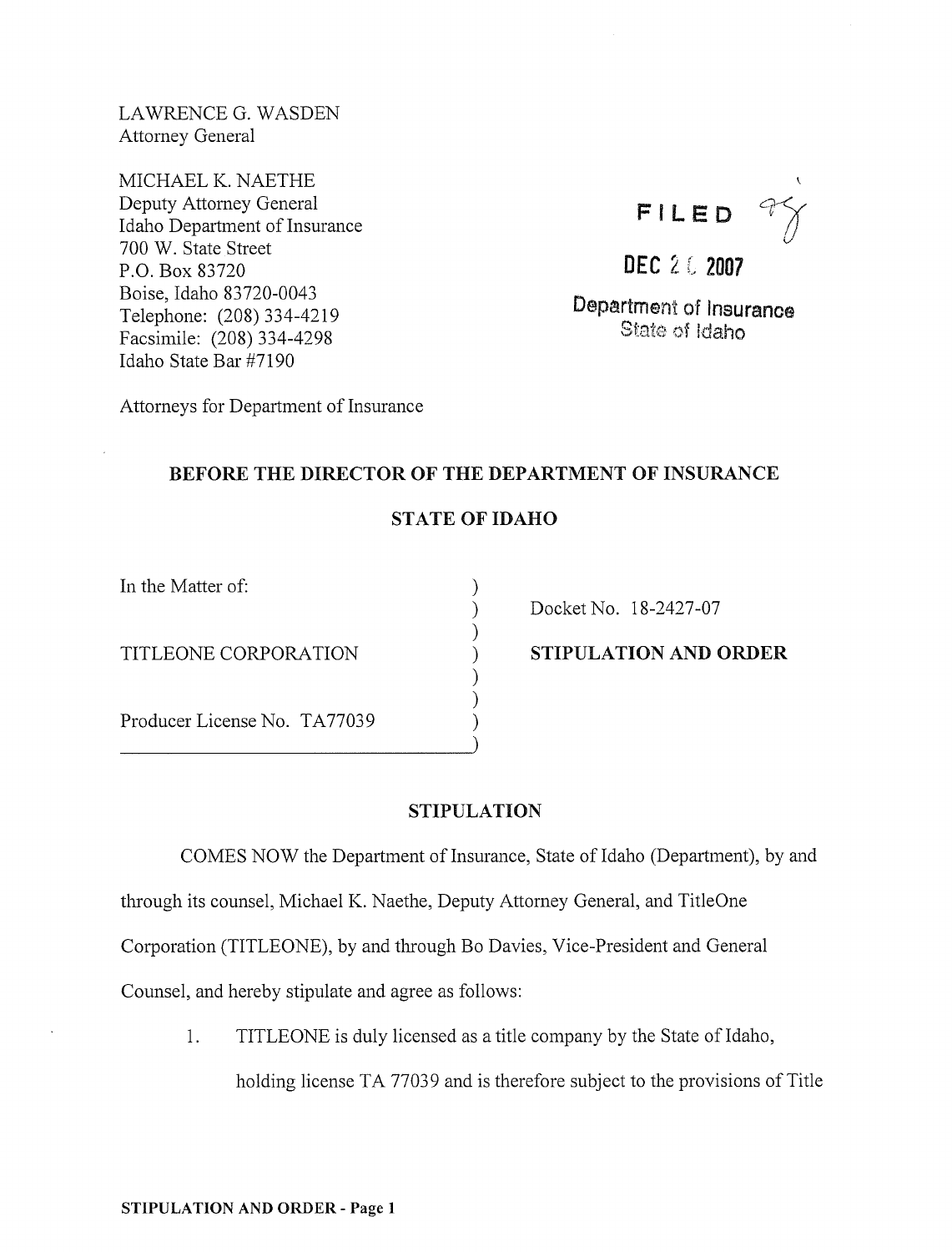41, Idaho Code, and to the Rules and Regulations of the Department of Insurance promulgated thereunder.

- 2. Prior to August 4, 2007, TITLEONE provided a fifty dollar (\$50) gift certificate to a producer of title.
- 3. On or about August 4,2007, the gift certificate was used as a door prize during the Hillsdale Showcase of Homes.
- 4. TITLEONE admits the gift was a "prohibited thing of value" in violation of IDAPA 18.01.56.
- 5. On or about November 30, 2007, TITLEONE agreed to pay an administrative penalty of one hundred fifty dollars (\$150).
- 6. On or about December 5, 2007, the Department received Check #19111 payable to the Department in an amount equal to the aforementioned administrative penalty.
- 7. The Department shall forego administrative action to impose additional penalties for any violations of Title 41, Idaho Code, and the Rules and Regulations of the Department of Insurance promulgated thereunder in regard to the Hillsdale Showcase of Homes door prizes.
- 8. The parties agree that the terms of this Stipulation are appropriate and proper under the circumstances referenced herein, and that they have entered into this Stipulation knowingly, voluntarily, and with full knowledge of any rights they may be waiving thereby. Additionally, the parties hereby waive the right to seek reconsideration and judicial review of the attached order.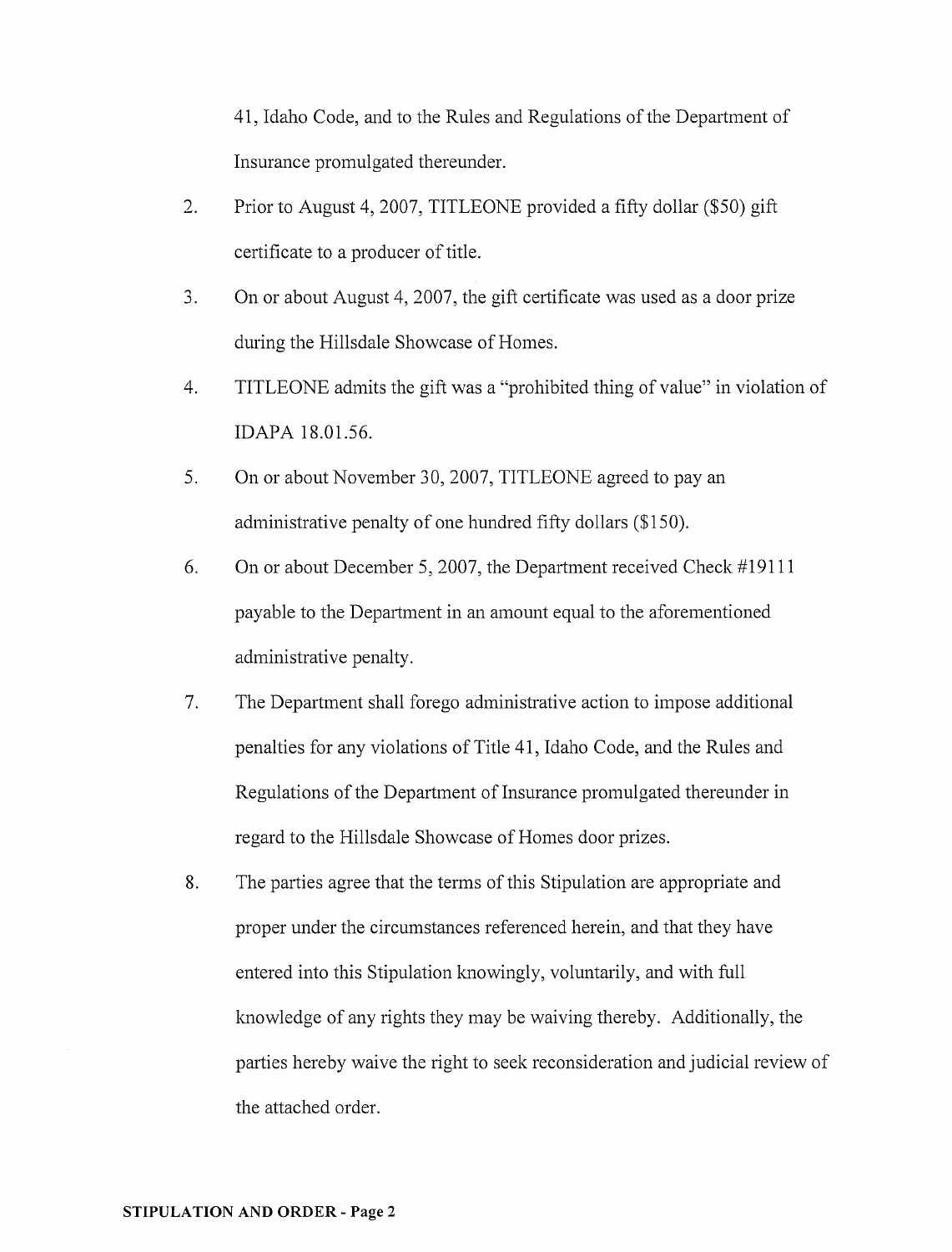DEPARTMENT OF INSURANCE STATE OF IDAHO

Dated this  $\frac{20^{4h}}{h}$  day of December 2007.

By: DALE FREEMAN Senior Financial Examiner

 $W_{w}/L/L$  /1.  $W_{w}$  Dated this  $20^{+1}$  day of December 2007.

By: MICHAEL K. NAETHE Deputy Attorney General

TITLEONE CORPORATION

Dated this  $\sqrt{\frac{q \tau \ell}{\omega}}$  day of December 2007.

By: BO DAVIES Vice-President and General Counsel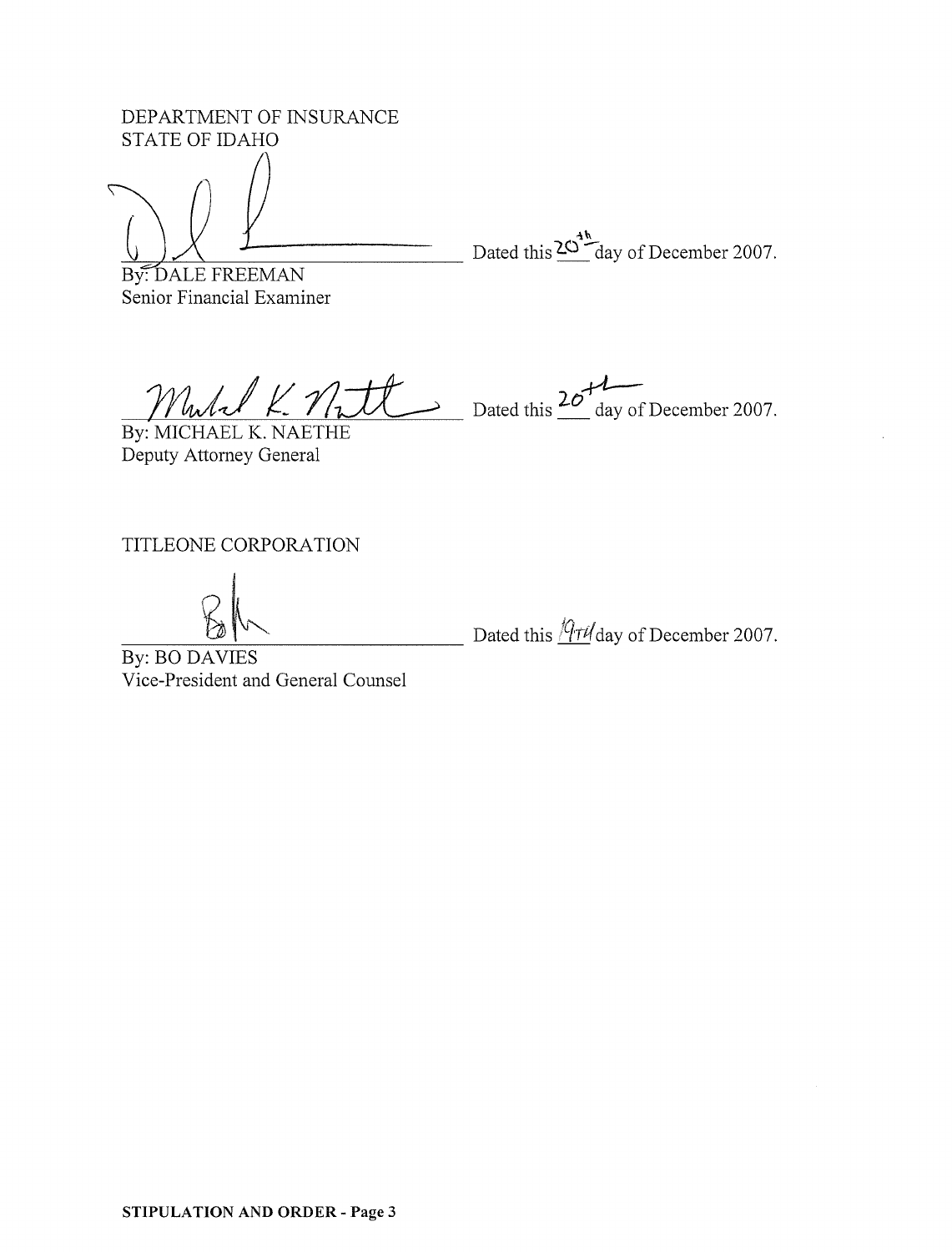#### **ORDER**

IT APPEARING FROM THE FOREGOING THAT GOOD CAUSE EXISTS, IT IS HEREBY ORDERED that the foregoing Stipulation of the parties is adopted and accepted in full and made a part of this Order, effective as of the date executed by the Director.

DATED and EFFECTIVE this  $\frac{2e^{\pi}}{\sqrt{1-\frac{1}{2}e^{\pi}}}}$  day of December 2007. Director